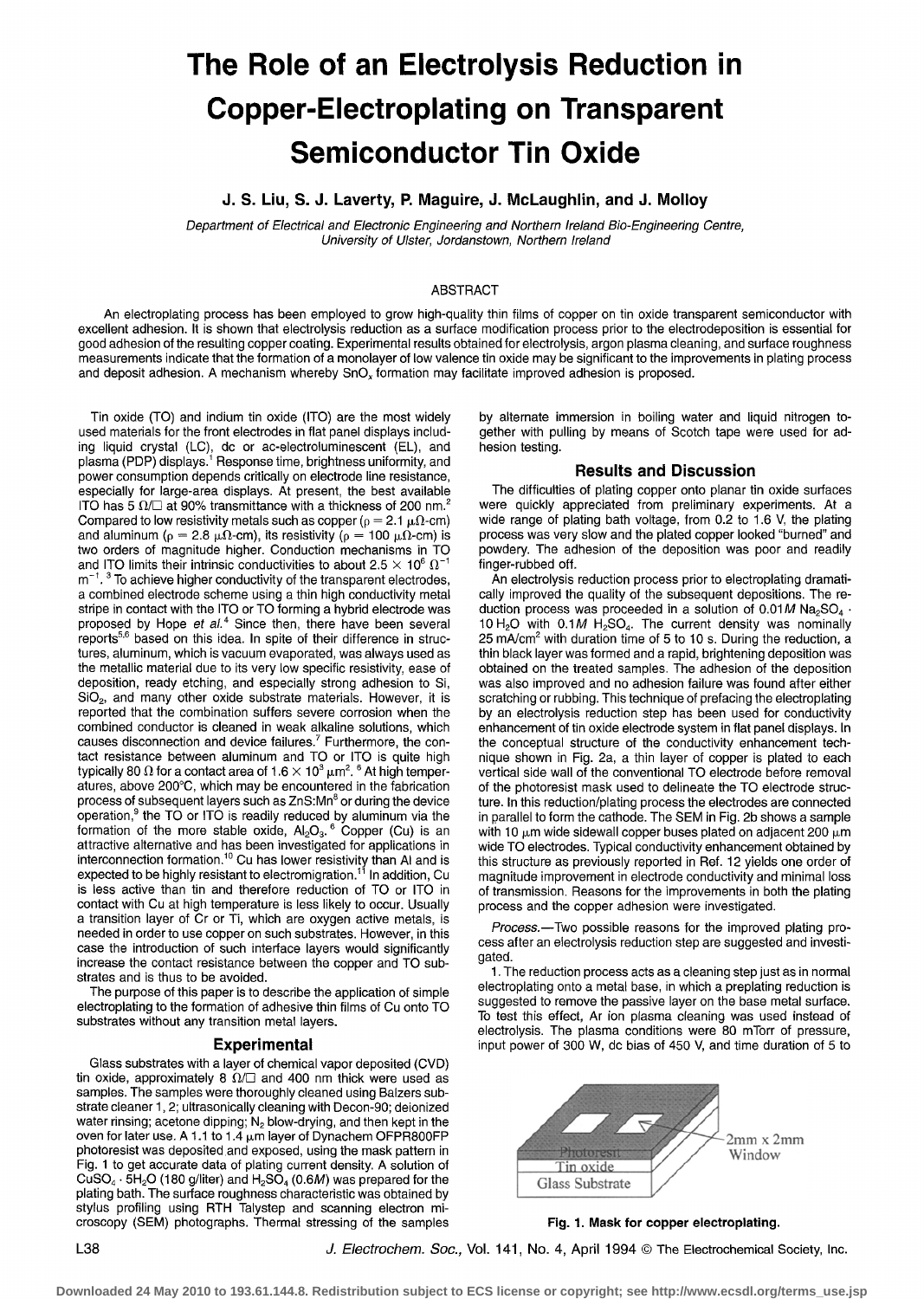

**Fig. 2. Conductivity enhancement by widewall structure. (a, top) Schematic representation of conceptual structure for conductivity enhancement by wide wall plating. (b, bottom)**  SEM micrograph of plating on 200 pm wide tin oxide electrodes showing 10  $\mu$ m copper sidewall buses.

30KV

67

**10** min. However, the deposits on these plasma-treated samples were as poor as those untreated ones. Therefore, it is concluded that the reduction step does not function as a simple cleaning process.

2. The reduction step activated the sample surface by increasing the active area and/or decreasing the surface potential barrier of the SnO<sub>2</sub> samples by chemically modifying its surface components so as to facilitate the transfer of electrons from  $SnO<sub>2</sub>$  to discharged copper ions.

At the start of the plating process, a preferential deposition of metal occurs on separate portions of the surface of the cathode, i.e., the active centers. As the grains of the deposited metal continue to grow, the separate portions of the deposit coalesce and the whole of the cathode surface becomes covered by the deposit. Therefore the more active points there are on the surface, the quicker the surface covering should be. This was confirmed by observing the size of the grown grain at the initial stage and the starting polarization potential of the sample cathode. Samples plated for 10 s were viewed under an optical microscope, and it was found that sparse and large grains formed on untreated samples while dense, fine ones formed on samples treated by the reduction process. The higher polarization was observed on untreated samples as well by using a reference electrode close to plating area. However, the mechanism by which the observed black layer contributed to the activation remains to be investigated

*Adhesion.--As* mentioned above, the adhesion of copper is always an essential issue when it is applied to these substrate materials. The prior reduction process also improved the adhesion of the deposited copper. Three possible explanations are considered.

1. The reduction process roughened the sample surface so that the enhanced mechanical interlocks between rough surface and deposited metallic atoms leads to improved adhesion.<sup>14</sup> The surface roughness characteristics before and after reduction were measured by stylus profiling and SEM. No measurable change of sample surface roughness was observed. A typical set of observations is shown in Fig. 3. From the stylus measurement, it can be seen that the roughness of the sample surface is less than 10 nm. Thus this mechanism of adhesion is discounted.

2. Normally strong alloy bonding between different metals are easily formed. Therefore, it may be that metallic tin is generated during reduction which results in the formation of a tin-copper bond subsequently leading to improved adhesion. The metallic state of tin was observed in the black reduction products by heating the samples above the tin melting temperature, whereupon small tiny tin spheres were seen under an optical microscope of magnification of 560 times. The existence of metallic tin in reduction products was also observed by others.<sup>13</sup> Unfortunately, for this hypothesis the black products readily dissolve in acid solutions including the plating solution. Therefore the acid copper plating bath might influence the integrity of the black layer before the starting of plating. It was found that samples prepared with the black layer removed by acid solution immediately before plating were of equal uniformity and adhesion compared to that achieved when no action to remove the black layer is taken. Thus it is likely that this layer and the metallic tin play little or no part in the process, they being intrinsically removed in the acidic plating process.

3. The formation of a monolayer of low valence of tin oxide, SnOx, during reduction is another possible reason for the improved adhesion. Before the reduction process, the surface of tin oxide samples is as that in Fig.  $4a$ ,<sup>15</sup> in which a tin atom is in full chemical valence state with oxygen. For copper electroplated onto this kind of surface, the deposited copper atoms, due to the low oxygen activity of copper, are just adsorbed on the surface by Van der Waals force, which is small and approximately 0.4 eV.'° However, if the samples were modified by an electrolysis reduction, a monolayer of  $SnO<sub>x</sub>$  may be formed on the surface. Then the deposited copper atoms would form a much stronger bond with Sn(ll), which would contribute to the improved deposition adhesion.

To test this, the reduction treated samples were immersed into  $H<sub>2</sub>SO<sub>4</sub>$  solution of 3N to remove the black layer prior to the plating with all of the metallic tin in the reduction products dissolving in the





**Fig. 3. Roughness measurements of tin oxide surface. (a, top) Stylus profile obtained by Talystep. Unit: 4 nm/mm. (b, bottom) SEM micrograph of surface.**